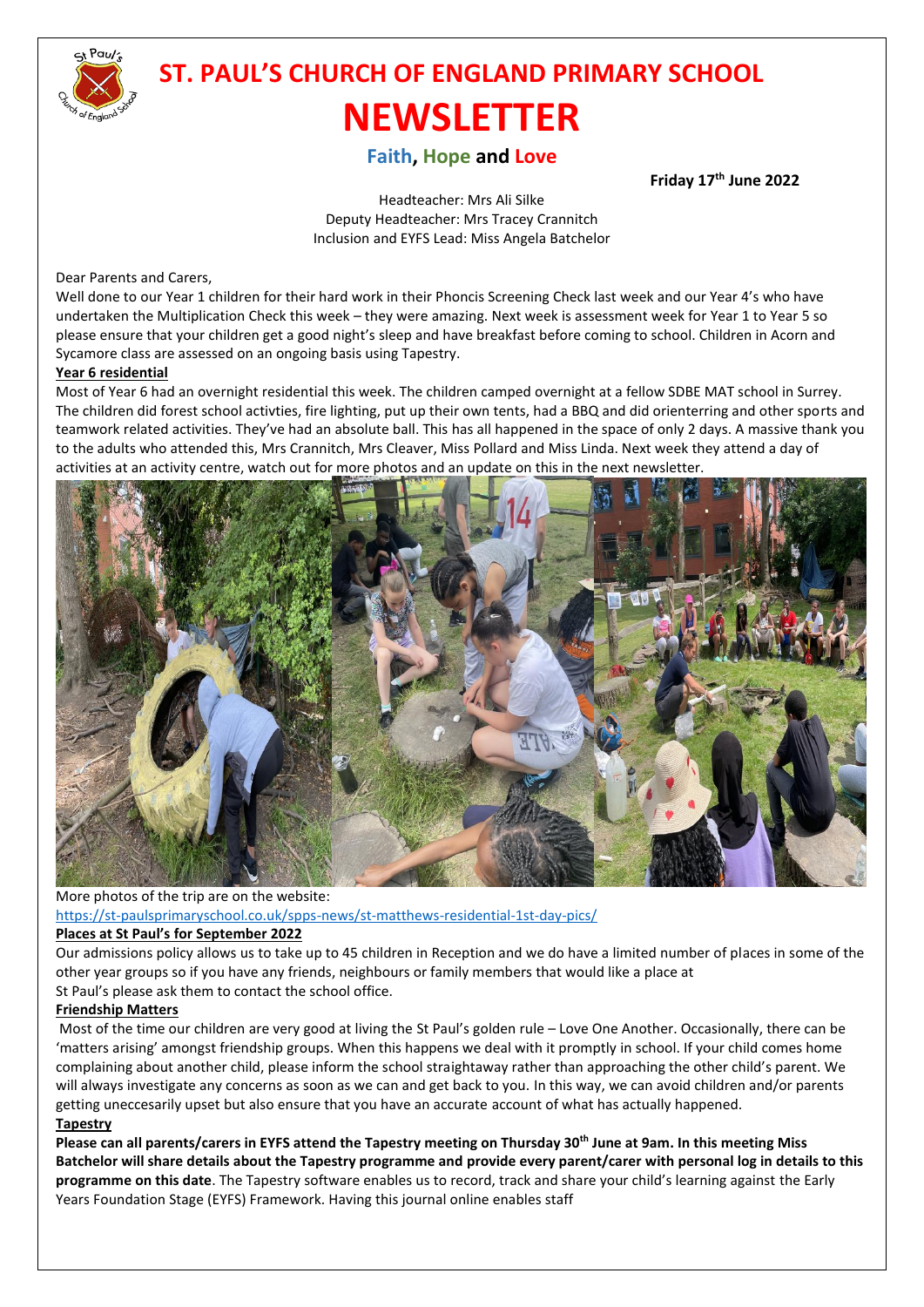to take photographs, video and to make written observations of the activities your child undertakes and allows staff to instantly upload these throughout the day. Parents will be able to access this and follow their childs learning as well as upload experiences the children have outside of school.

#### **Acorn and Sycamore Class Meet PC Hazel**

EYFS had a very special visit from PC Arthur Hazel this week. He visited EYFS to talk to them all about the roles of the police force and answered many questions the children wanted to ask. Firstly, he told the children that the role of the police is 'to keep the public safe'. PC Hazel asked the children what other roles the police do and Sycamore class replied "they arrest bad guys". PC Hazel went on tell us more about the roles of police including riot squad, fire arms and traffic police. PC Hazel wore his full police uniform and talked about it's key features and the importance of his equipment. He explained that he wore a flat hat for getting in and out of the police car and Sycamore were able to work out that this is "so you don't bump your head" which was absolutely right; PC Hazel was very impressed with the children's observation and problem solving skills. PC Hazel also bought with him a torch with a hidden feature. He demonstrated moving the torch up and down his uniform and red and green lights would flash "what else do you think the torch does?" and Sycamore answered "it's scanning you", "yes" PC Hazel replied, "it's scanning for metal, I'm very impressed with your answers Early Years". The children also got the chance to ask their own questions, for example, Acorns asked "do you have a police dog?" and "why do you have a police badge?". EYFS had a wonderful experience with PC Hazel and can't wait to see him again for another visit where they can learn even more about the police and 'keeping the public safe'.

Please see link to photos on website:<https://st-paulsprimaryschool.co.uk/spps-news/a-visit-from-pc-hazel/>

### **Dates for the summer term PLEASE NOTE YEAR 6 LEAVERS SERVICE AT ST PAUL'S CHURCH ON THURSDAY 21ST JULY 2022 AT 9:15**

| Event                                                                | Date                                                       | Time               |
|----------------------------------------------------------------------|------------------------------------------------------------|--------------------|
| Year 4 Multiplication Check                                          | Wk beginning 14 <sup>th</sup> June                         |                    |
| Year 6 residential                                                   | Thursday 16 <sup>th</sup> and Friday 17 <sup>th</sup> June |                    |
| Year 1-5 assessment week                                             | Wk beginning 20 <sup>th</sup> June                         |                    |
| Year 6 activity day                                                  | Tuesday 21st June                                          | 8am-6pm            |
| EYFS Parent/Carer meeting -Introduction to Tapestry                  | Thursday 30 <sup>th</sup> June                             | 9am-10am           |
| Maths Day (TT rockstars theme)                                       | Friday 1 <sup>st</sup> July                                |                    |
| Drop in parents evening - collect reports                            | Tuesday 12 <sup>th</sup> July                              | 3.30-5pm           |
| <b>EYFS Graduation</b>                                               | Wed 13 <sup>th</sup> July                                  | 9-9.45am           |
| Reports not collected at parents evening to go out                   | Wed 13 <sup>th</sup> July                                  |                    |
| Year 6 disco                                                         | Wednesday 13 <sup>th</sup> July                            | 4.30-6pm           |
| Teddy Bears Picnic for new Nursery and Reception children            | Thurs 14th July                                            | 9.15-10.15am       |
| Sports Day at Pasley Park (back up Mon 18 <sup>th</sup> July if wet) | Friday 15 <sup>th</sup> July                               |                    |
| Summer Carnival                                                      | Tuesday 19 <sup>th</sup> July                              | $4-6pm$            |
| Year 6 talent show                                                   | Wednesday 20 <sup>th</sup> July                            | $4-5pm$            |
| Year 6 leavers service at St Paul's Church                           | Thursday 21 <sup>st</sup> July                             | $9.15 - 10am$      |
| Last day of school year                                              | Thursday 21 <sup>st</sup> July                             | Children finish at |
|                                                                      |                                                            | 2pm                |

#### **Term and Holiday dates for the rest of the year**

#### **Summer term**

Tuesday  $7<sup>th</sup>$  June to Thursday 21<sup>st</sup> July 2022 (children finish at 2pm on 21<sup>st</sup> July)

#### **A Prayer for Ukraine**

Lord God, we ask for you to be with all – especially children and their families – who are suffering as the crisis in Ukraine worsens. Lord we pray for those who are anxious and fearful and for those who are bereaved, injured or who have lost their lives. We pray for the refugees from Ukraine who have come to the United Kingdom for their safety. We ask that you give them the strength and the citizens of the United Kingdom the compassion to welcome them with open arms.

In Jesus'name

#### **Amen**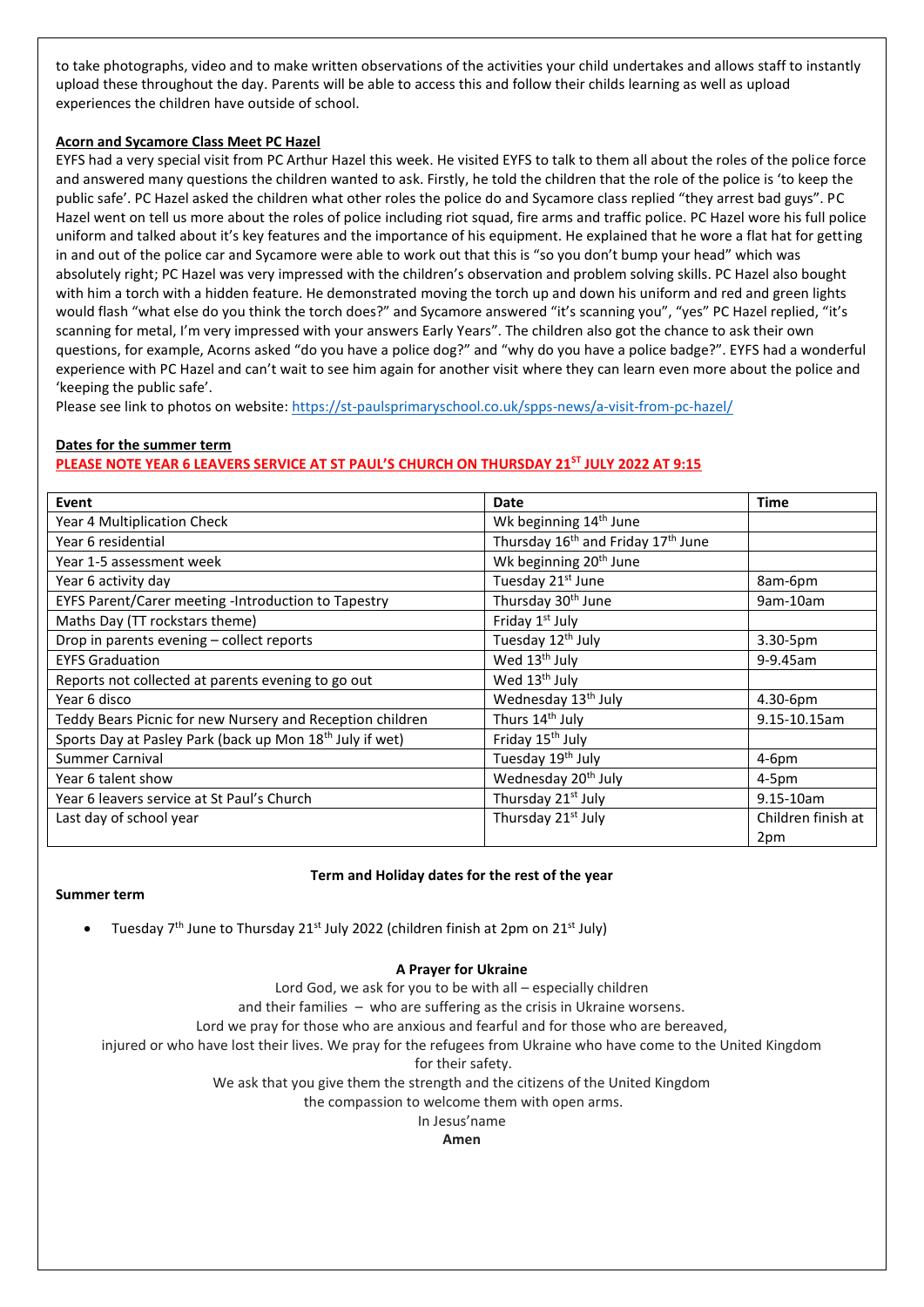

 $\overline{1}$ 

# **Celebration Collective Worship Celebration nomination**



13th June 2022

| <b>Class</b> | Name of<br><b>Child</b>           | <b>Reason for nomination</b>                                                                                                                                                             |
|--------------|-----------------------------------|------------------------------------------------------------------------------------------------------------------------------------------------------------------------------------------|
| Acorn        | Glory                             | For great effort in singing.                                                                                                                                                             |
| Acorn        | Amira                             | For always supporting the younger peers in the classroom.                                                                                                                                |
| Sycamore     | Lyra-May                          | For her continued efforts in all areas of her learning, we are so proud of how Lyra-May has embraced<br>starting school and becoming a passionate learner.                               |
| Sycamore     | Ayomide                           | For her positivity and resilience in phonics. We are proud of how Ayomide has flourished in her writing<br>and independence.                                                             |
| Maple        | Morenike                          | For writing an amazing invitation to convince a child to go on a seaside trip, mentioning human and<br>physical features of a seaside as well as entertainment on the beach - well done! |
| Maple        | Sol                               | For independently writing a simile sentence to describe and compare the size and shape of waves to<br>Walworth road - well done!                                                         |
| Ash          | Zacharias & Riley                 | For their excellent paired work when writing and following very tricky directions using clockwise/anti-<br>clockwise and different turns.                                                |
| Ash          | Elijah & Vida                     | For their beautiful versions of wedding vows in RE.                                                                                                                                      |
| Redwood      | Mishka                            | For settling into Redwood class really well and trying really hard in maths.                                                                                                             |
| Redwood      | Callum                            | For helping another child settle into St Paul's and being willing to be supportive.                                                                                                      |
| Larch        | Rhea                              | For always showing the CALM code and the golden rule to adults and children.                                                                                                             |
| Larch        | <b>Whole Class</b>                | For staying focused and completing work in the high temperatures.                                                                                                                        |
| Oak YR.5     | Jaydon                            | For excellent behaviour, being a role model and living the CALM code.                                                                                                                    |
| Oak YR.5     | Ferrona                           | For making her writing exciting by including good expressions and phrases.                                                                                                               |
| Willow YR.6  | Emmanuel, Temi,<br>Aminata & Dora | For always focusing and being good role models.                                                                                                                                          |

#### **Lining Up Awards**

| <b>Bubble</b>                   | Winners (class)   |
|---------------------------------|-------------------|
| KS1 (Maple and Ash)             | Ash and Maple     |
| LKS2 (Redwood and Larch)        | Redwood and larch |
| UKS2 (Chestnut, Oak and Willow) | Oak               |

# **Top Table and Team Points**

| <b>Top Table</b> |                  |               | <b>Team</b>       | <b>This Week</b> | <b>Running</b> |
|------------------|------------------|---------------|-------------------|------------------|----------------|
|                  |                  |               | <b>Points</b>     |                  | Tally          |
| Areli -Maple     | Zakeem - Larch   | Ted - Oak     | <b>St George</b>  | 2 <sub>nd</sub>  | $1st$ 244pts   |
| Pelumi - Maple   | Andrea - Larch   | Anthony - Oak | <b>St Patrick</b> | 4 <sup>th</sup>  | $3rd$ 238pts   |
| River - Ash      | Mishka - Redwood | Esther - Oak  | <b>St Andrew</b>  | 1 <sup>st</sup>  | $1st$ 244pts   |
| Mohammed - Ash   | Bianca - Redwood | Halima - Oak  | <b>St David</b>   | 3 <sup>rd</sup>  | $2nd$ 240pts   |